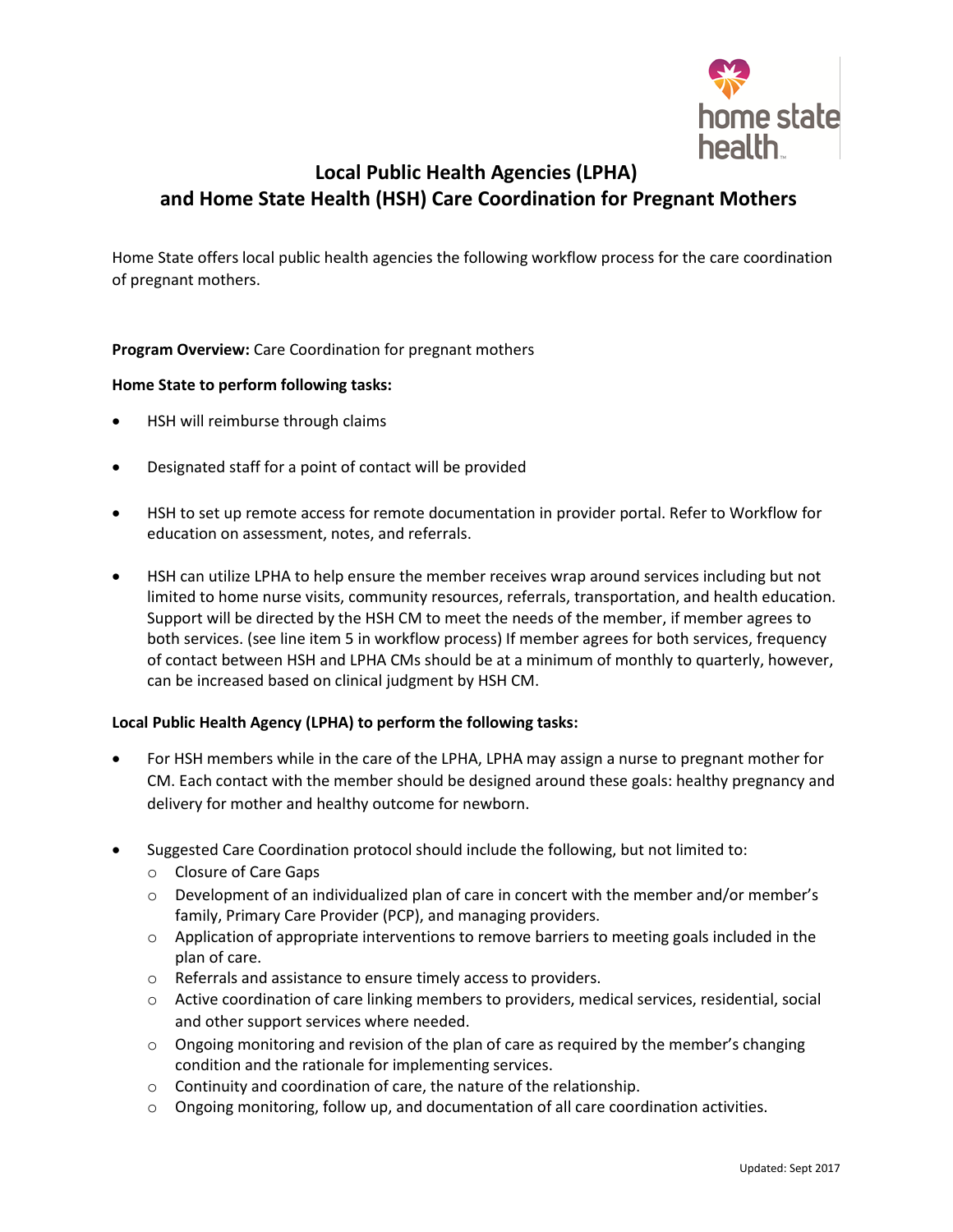

- o Addressing the member's right to decline participation in the program or dis-enroll at any time.
- o Accommodating the specific cultural and linguistic needs of all members.
- o Conducting all member contact in compliance with HIPAA and state law.
- o Improved member care, and health outcomes.
- o Reduction of inappropriate inpatient hospitalizations or utilization of emergent services and lower total costs through better educated providers and members.
- $\circ$  Discharging/dis-enrolling a member from program LPHA nurse to contact the HSH designated Care Manager to determine if HSH can provide assistance:
	- Possible dis-enrollment criteria would include the following:
		- Unable to reach member prior to enrollment, 3 attempts have been made (for 3 attempt definition, see line item 6 in workflow process)
		- Member cannot be reached after program enrollment, 3 attempts have been made. (for 3 attempt definition, see line item 6 in workflow process)
		- Member declined or opts out of program services
		- Loss of HSH coverage/benefits
		- Miscarriage or intrauterine death/not currently pregnant
		- Member expires
		- Care coordination no longer needed Reached the maximum medical improvement or established goals regarding improvement or medical stability.
- Access HSH's Client Portal to complete the following :
	- o Notes: General Note
	- o Assessments: Notification of Pregnancy
	- o Referrals
- Local Public Health Agency is to submit claims using specified codes
	- o Diagnosis Code starting with either letters O or Z
		- (Example: Diagnosis Code of: O09.899 for Supervision of High risk pregnancy, unspecified trimester.)

### **\* Fees to be paid are 100% of the then current Medicaid Fee Schedule.**

| *Service Category                  |                      | Identifier        | Modifier |   | <b>TOS</b> | Definition                                     |
|------------------------------------|----------------------|-------------------|----------|---|------------|------------------------------------------------|
|                                    |                      | Code              | 1        | 2 |            |                                                |
| <b>Prenatal Case</b><br>Management | Risk Appraisal       | H <sub>1000</sub> |          |   | 1          | Home State Health<br>Notification of Pregnancy |
| (Pregnant                          |                      |                   |          |   |            | Form complete on Provider                      |
| Women)                             |                      |                   |          |   |            | Portal                                         |
|                                    | <b>Initial Visit</b> | H1001             |          |   |            | Full Assessment completed                      |
|                                    |                      |                   |          |   |            | at the home and a general                      |
|                                    |                      |                   |          |   |            | note to be completed on the                    |
|                                    |                      |                   |          |   |            | <b>Provider Portal</b>                         |
|                                    | Home Visit (POS 12)  | H1004             |          |   | 1          | Follow up visit completed at                   |
|                                    |                      |                   |          |   |            | the home and a general                         |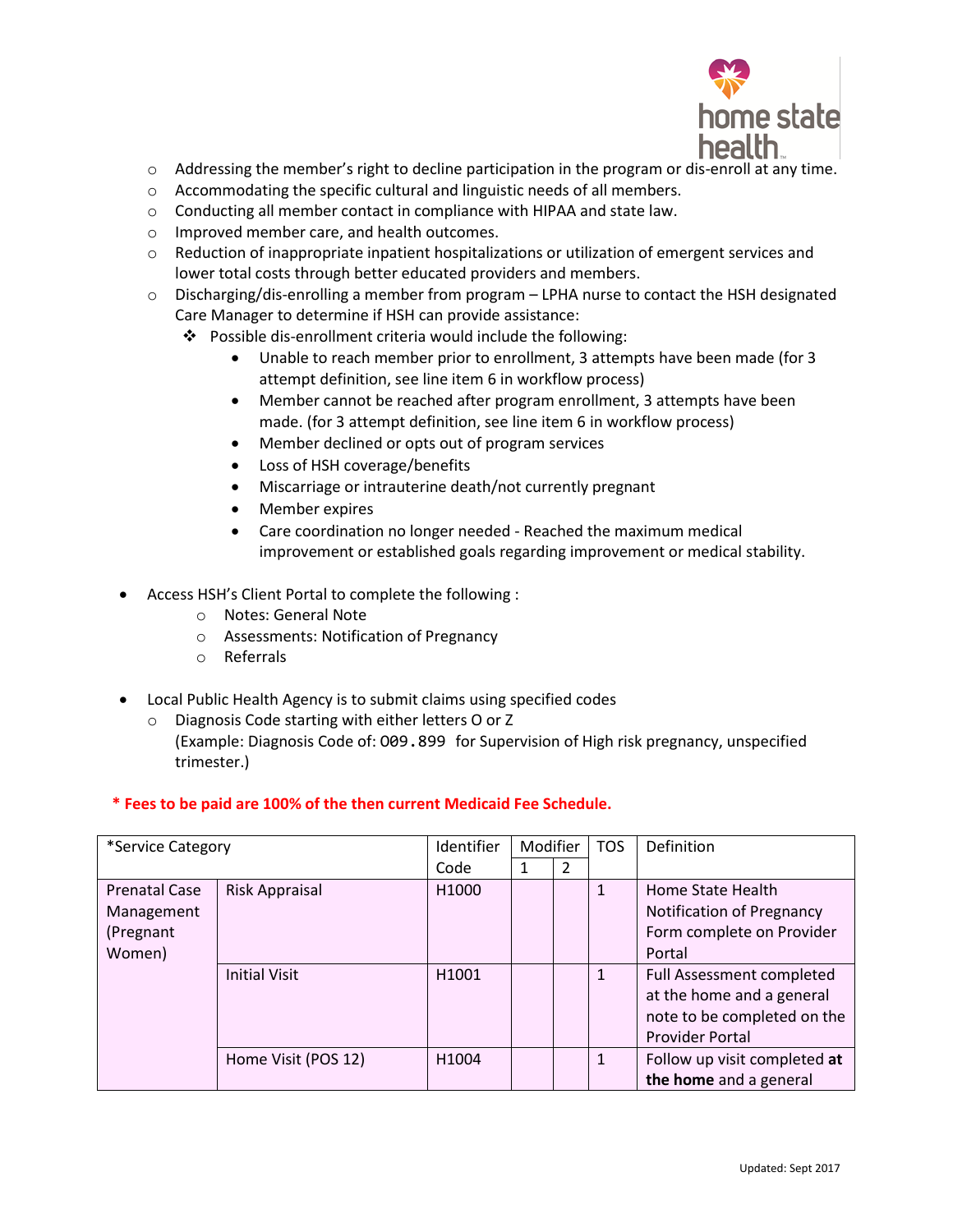

| Subsequent Face to Face                                                                                                                                                                                                                 | H1001 | TS |    | $\mathbf{1}$ | -----<br>note to be completed on the<br><b>Provider Portal</b><br>Follow up visit completed at<br>the office and a general<br>note to be completed on the<br><b>Provider Portal</b>                                |
|-----------------------------------------------------------------------------------------------------------------------------------------------------------------------------------------------------------------------------------------|-------|----|----|--------------|--------------------------------------------------------------------------------------------------------------------------------------------------------------------------------------------------------------------|
| Phone / Letter Contact -<br>Telephonic Contact -<br>contact made with<br>member and conversation<br>was related to but not<br>limited to: program<br>enrollment, education,<br>appointment set up, follow<br>up, and/or resources, etc. | H1001 | TS | 52 | $\mathbf{1}$ | Telephonic contact and a<br>general note to be<br>completed on the Provider<br>portal<br>No payment for: reaching a<br>voicemail, reaching persons<br>other than member,<br>incorrect number, no<br>member contact |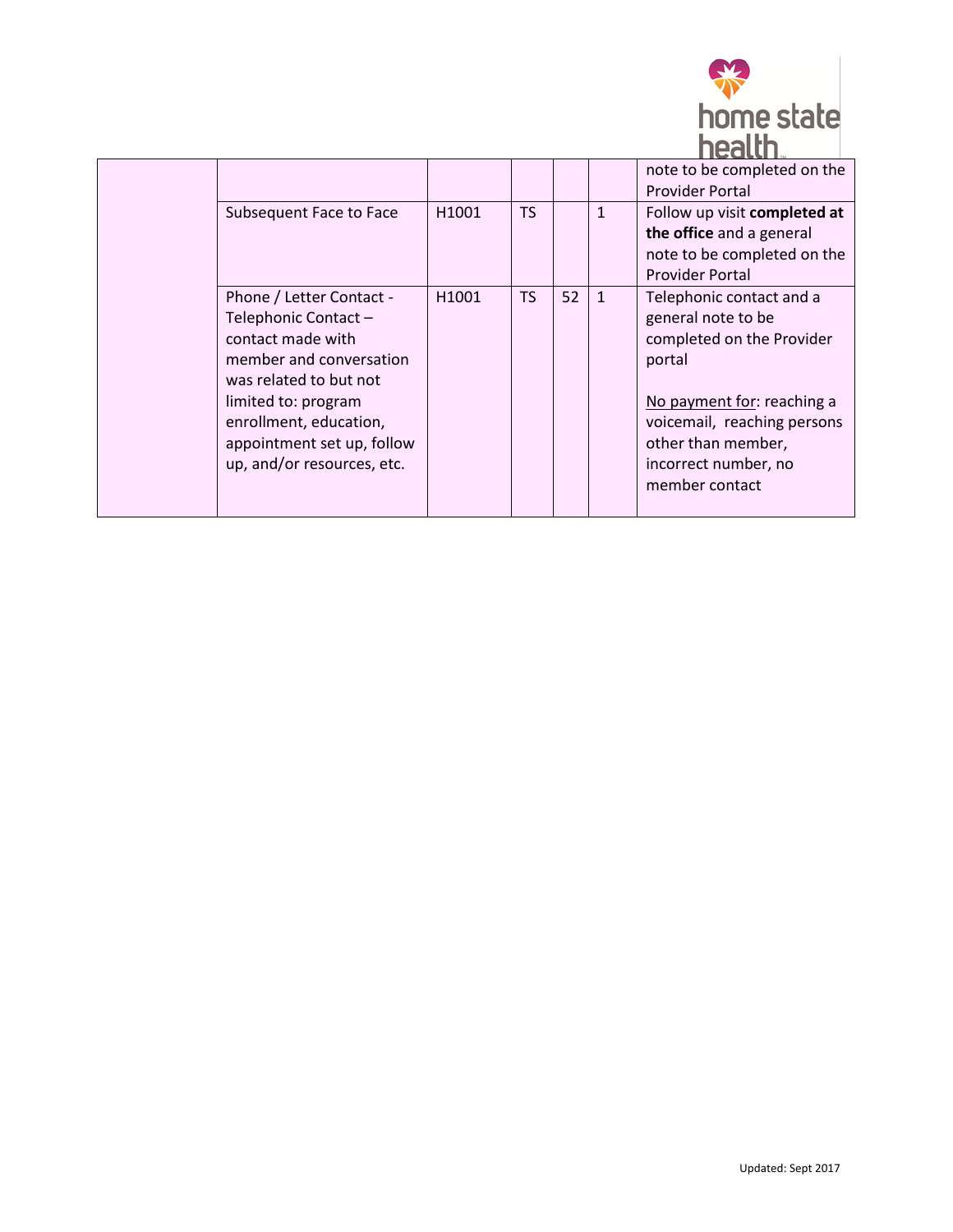

#### **Documentation Workflow:**

1. When a pregnant member is identified as being enrolled with HSH, launch the HSH Provider Portal.

| home state health.     |               |                        |   | 崮<br><b>Eligibility</b> | Authorizations | <b>Messaging</b> |
|------------------------|---------------|------------------------|---|-------------------------|----------------|------------------|
| Viewing Dashboard For: | Exceuser49858 | Home State Health Plan | v |                         |                |                  |

| <b>Eligibility Check</b>   |                                           |                   |                          |
|----------------------------|-------------------------------------------|-------------------|--------------------------|
| Date of Service 07/07/2017 | Member ID or Last Name 123456789 or Smith | mm/dd/yyyy<br>DOB | <b>Check Eligibility</b> |

2. Verify member has coverage and address care gaps listed on portal.

| <b>ELIGIBLE</b> | DATE OF<br><b>SERVICE</b> | <b>PATIENT NAME</b> | <b>DATE</b><br>CHECKED | <b>CARE GAPS</b>                                                                                                       |
|-----------------|---------------------------|---------------------|------------------------|------------------------------------------------------------------------------------------------------------------------|
|                 | 05/10/2017                |                     | 05/10/2017             | No PAP in past 36<br>months.<br>Non-compliant for<br>annual well visit.<br><b>Risk Category Alerts:</b><br>COPD/Asthma |

- 3. Offer program services
	- a. If member agrees to program, on provider portal:
		- 1. Complete the Notification of Pregnancy (NOP) assessment, if one has not already been completed for current pregnancy.

 Example: Today's date is 8/1/17. Member has had a recent NOP submitted so it does not need to be completed. If NOP was submitted a year ago for her last pregnancy, complete a current NOP.

| <b>Previous Assessments</b>                 |                    |
|---------------------------------------------|--------------------|
| <b>Assessment Name</b>                      | <b>Submit Date</b> |
| <b>SSFB WEB ONLY Provider</b><br><b>NOP</b> | 06/12/2017         |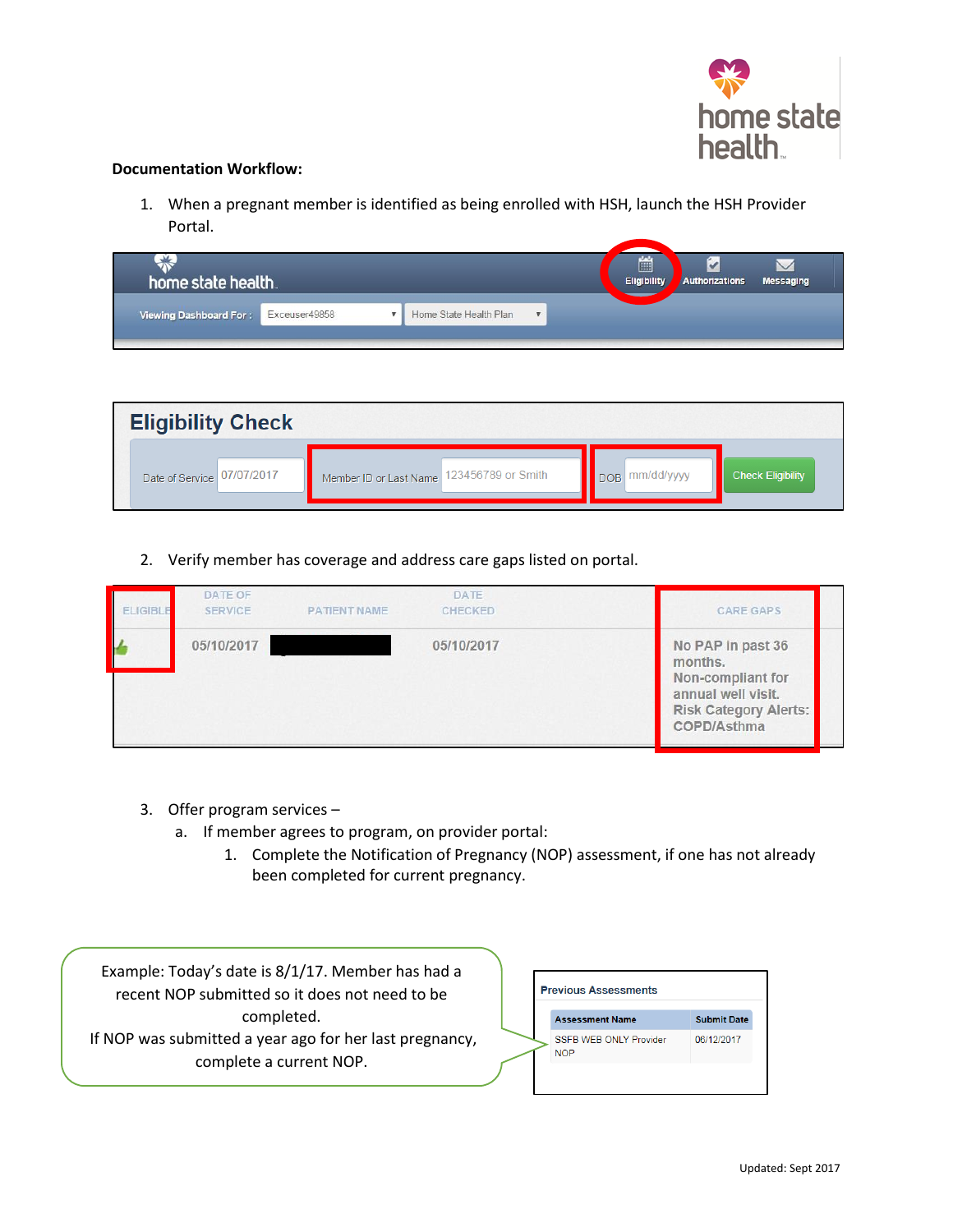

- 2. Document in Client Portal for each contact with member using the Notes, general notes and complete a referral (see line item 9) (see line item 5 for follow up frequency with HSH CM )
- b. If member declines program, on provider portal:
	- 1. Complete the Notification of Pregnancy (NOP) assessment, if one has not already been completed for current pregnancy.
	- 2. Document in Client Portal for each contact with member using the Notes, general notes**.** Discharge member from program and complete a referral (see line item 9 )

| <b>Overview</b>        | Please tell us about your patient's health                                                                                          |                      |  |
|------------------------|-------------------------------------------------------------------------------------------------------------------------------------|----------------------|--|
| <b>Authorizations</b>  | <b>Blood Lead Level Assessment</b><br>For members with elevated blood lead levels                                                   | <b>Fill Out Now!</b> |  |
| <b>Care Plan</b>       | <b>Health Risk Screening</b>                                                                                                        | <b>Fill Out Now!</b> |  |
| <b>Assessments</b>     | The MO Health Risk Screening is used fo screening for<br>medical information.                                                       |                      |  |
| <b>Health Record</b>   | <b>General Member Notation</b><br>To provide additional information                                                                 | <b>Fill Out Now!</b> |  |
| <b>Document Upload</b> | Required - Care management / Member Information<br>This form is for required reporting purposes regarding<br>member identification. | <b>Fill Out Now!</b> |  |
| <b>Notes</b>           | <b>Discharge Assessment</b><br>To be completed upon discharge                                                                       | <b>Fill Out Now!</b> |  |
| <b>Referrals</b>       | <b>Pregnancy Assessment</b><br>To be completed upon identification of pregnancy                                                     | <b>Fill Out Now!</b> |  |
|                        | <b>Post Partum Assessment</b><br>Should be completed post delivery                                                                  | <b>Fill Out Now!</b> |  |
|                        | <b>Notification of Pregnancy</b><br>To screen for pregnancy risk factors.                                                           | <b>Fill Out Now!</b> |  |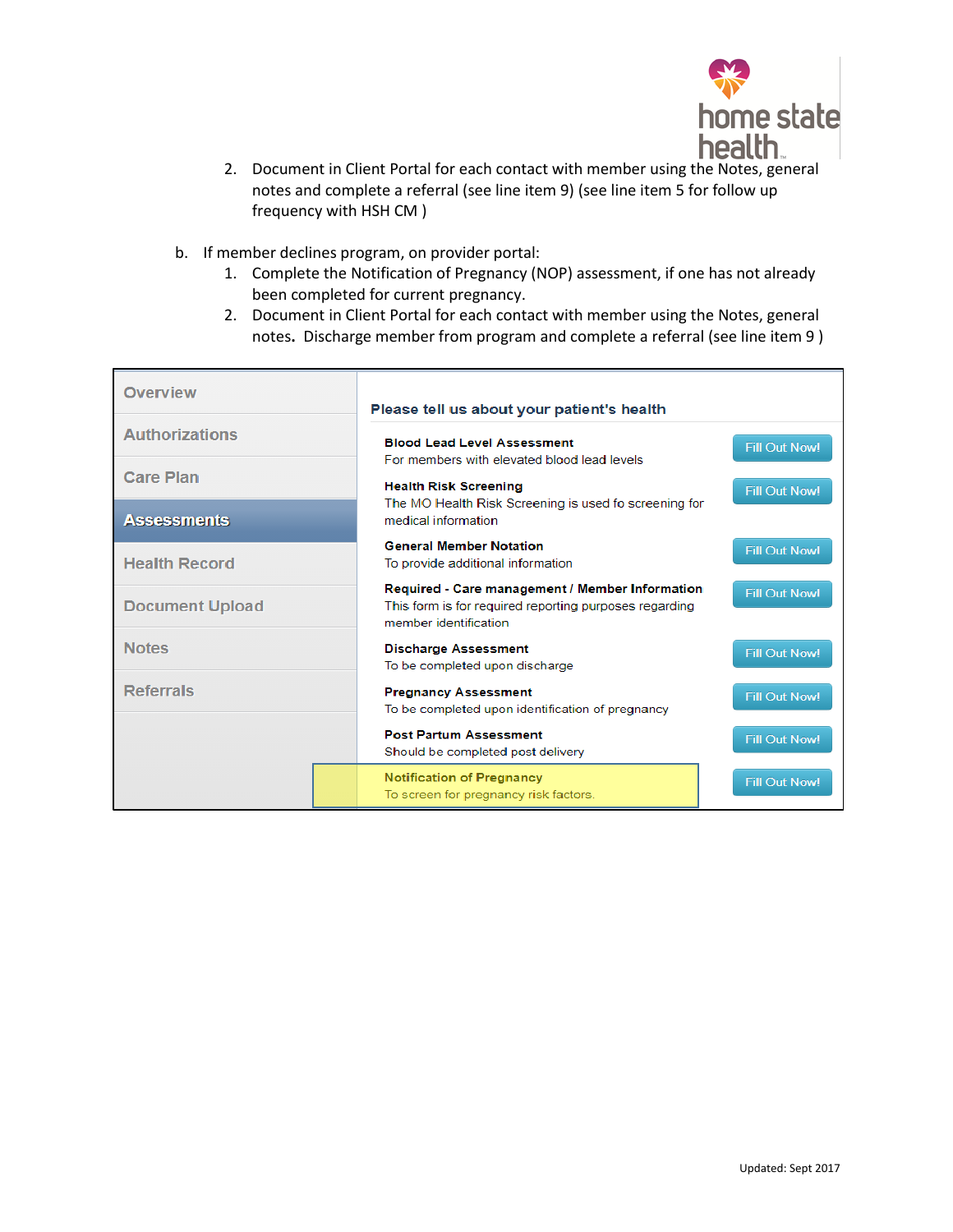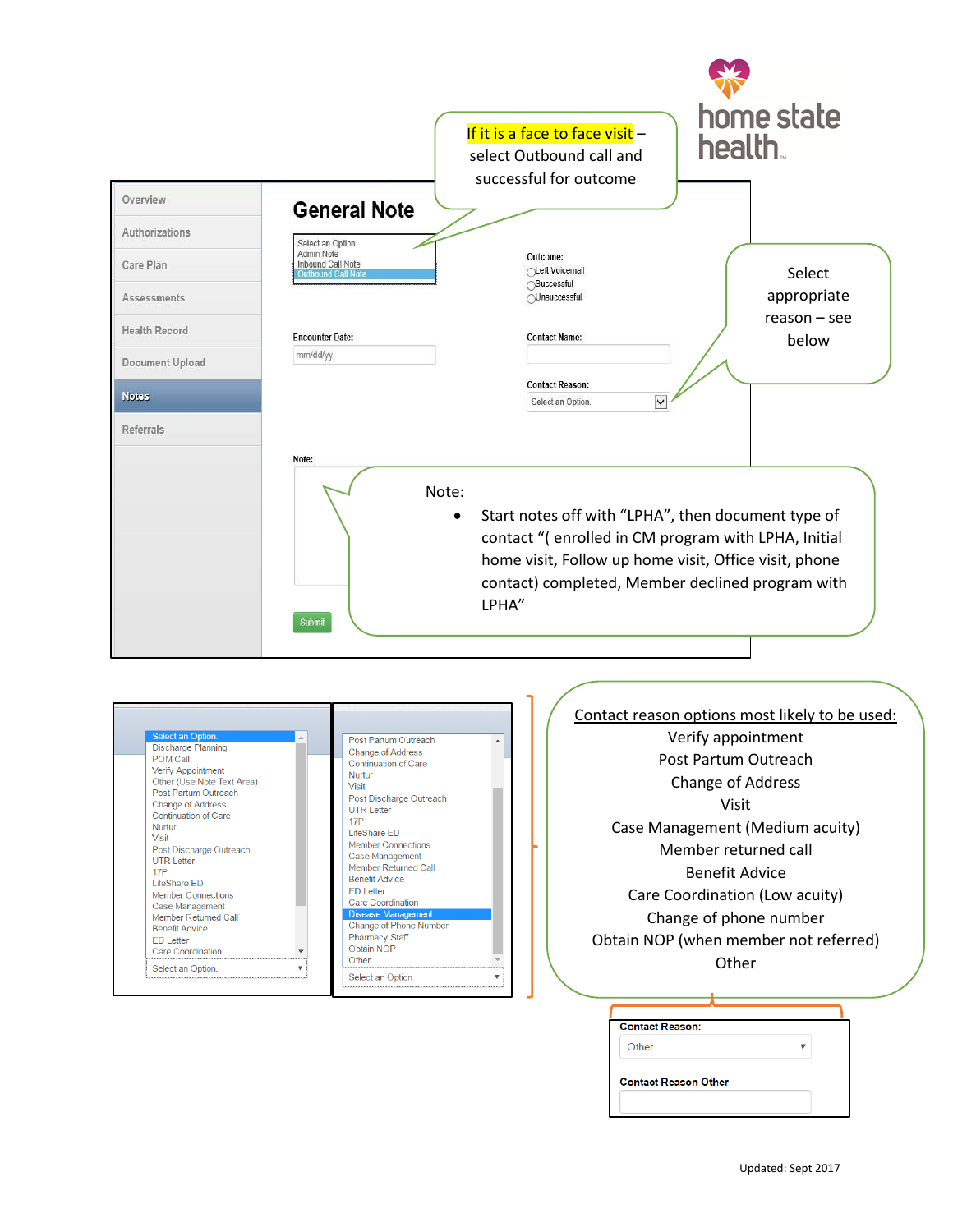

# **EXAMPLE:**

| Outbound Call Note     | ▼ | ◯Left Voicemail<br>Successful<br>◯Unsuccessful |
|------------------------|---|------------------------------------------------|
| <b>Encounter Date:</b> |   | <b>Contact Name:</b>                           |
| 22/02/2222             |   | Jane Doe                                       |
|                        |   | <b>Contact Reason:</b>                         |
|                        |   | Case Management<br>▼                           |

### **NOTE:** All notes need to include CM name and phone number.

- 4. Follow up with member at specified frequency and acuity that both the nurse and member agree with and verify demographics. **Document in Client Portal for each contact with member using the Notes, general notes.**
- 5. Follow up with HSH CM at specified frequency: a minimum of monthly to quarterly however can be increased base on clinical judgment by HSH CM.
- 6. 3 attempt outreaches to be done when reaching out for program enrollment and when member is enrolled into program. An outreach is defined as: a phone, a Face to Face, or a letter. Attempts also must be made at various times ( before, during, and after regular working hours)
	- o An attempted also must be made out to the Provider/WIC/Specialist/HSH for any updated demographics
- 7. If there have been changes with the medical status of Member's pregnancy or newborn, the nurse should:
	- Repeat the health/pregnancy assessment
	- Re-stratify the member to a higher or lower level of care coordination services
	- Update problem, goals, and interventions as indicated
	- Update care plan if applicable
	- Request the medical treatment plan from the Provider as indicated.